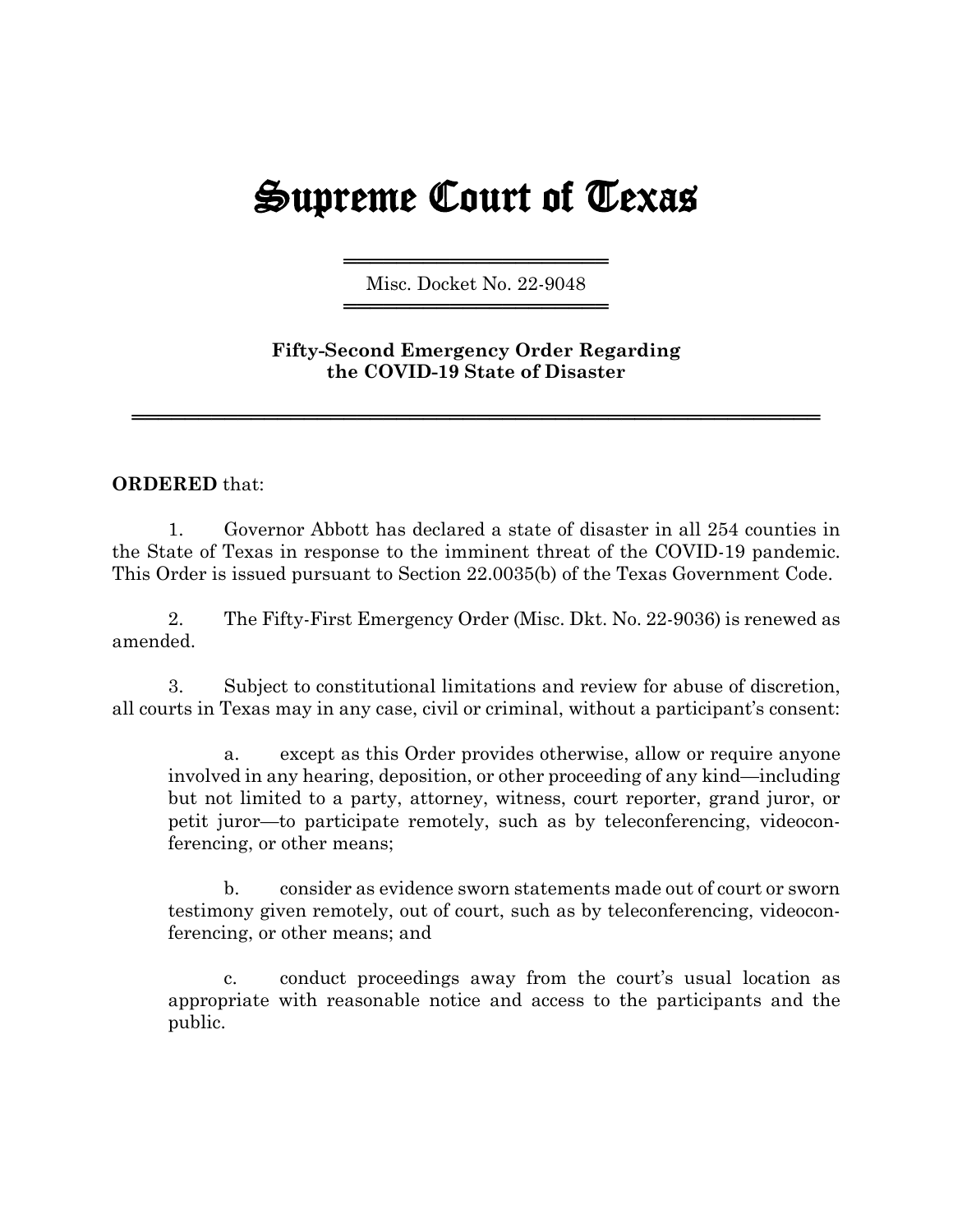4. Courts may continue to use reasonable efforts to conduct proceedings remotely.

a. In criminal cases where confinement in jail or prison is a potential punishment, remote jury proceedings must not be conducted over the objection of the defendant or the prosecutor.

b. In all other cases, remote jury proceedings must not be conducted unless the court has considered on the record or in a written order any objection or motion related to proceeding with the jury proceeding at least seven days before the jury proceeding or as soon as practicable if the objection or motion is made or filed within seven days of the jury proceeding. A timely filed objection may be granted for good cause.

c. Except in a non-binding jury proceeding, a court may not permit or require a petit juror to appear remotely unless the court ensures that all potential and selected petit jurors have access to technology to participate remotely.

5. The Office of Court Administration should issue, and update from time to time, best practices to assist courts with effectively conducting in-person and remote court proceedings under this Order.

6. This Order is effective July 1, 2022, and expires September 1, 2022, except as otherwise stated herein, unless extended by the Chief Justice of the Supreme Court.

7. The Clerk of the Supreme Court is directed to:

a. post a copy of this Order on www.txcourts.gov;

b. file a copy of this Order with the Secretary of State; and

c. send a copy of this Order to the Governor, the Attorney General, and each member of the Legislature.

8. The State Bar of Texas is directed to take all reasonable steps to notify members of the Texas bar of this Order.